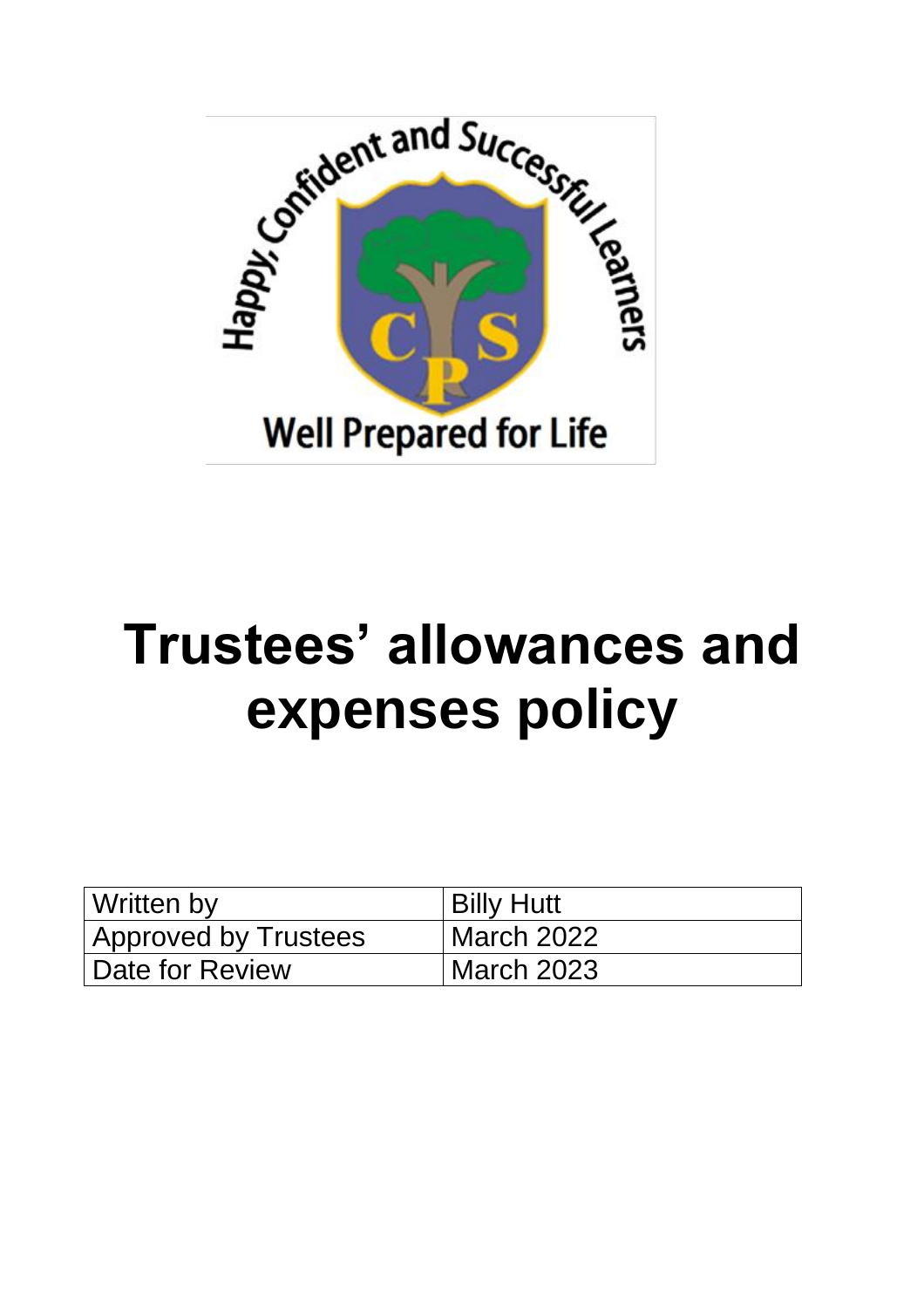### <span id="page-1-0"></span>**Contents**

| 1. Aims                            | 3              |
|------------------------------------|----------------|
| 2. Legislation and guidance        | 3              |
| 3. Overview                        | 3              |
| 4. Monitoring arrangements         | $\overline{4}$ |
| Appendix 1: Trustee claim form     | 5              |
| Appendix 2: approved mileage rates | 6              |
|                                    |                |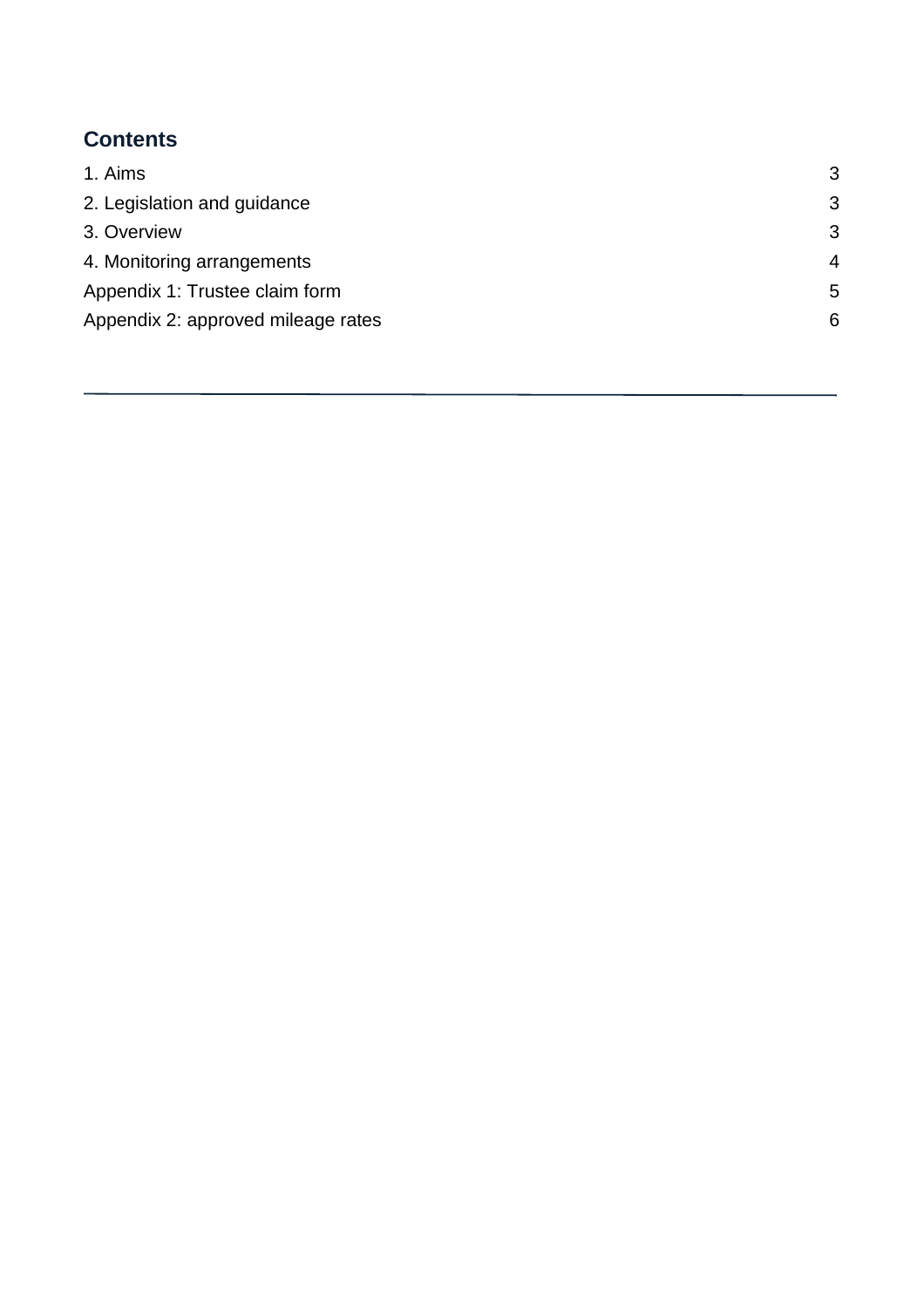#### **1. Aims**

The Board of Trustees has decided to pay reasonable allowances from the school's delegated budget to cover any costs that board members incur through carrying out their duties.

This policy sets out the terms on which such allowances will be paid.

By adopting this policy, we will ensure that no member of the community is prevented from becoming a Trustee on the grounds of cost.

#### <span id="page-2-0"></span>**2. Legislation and guidance**

The [Governance Handbook](https://www.gov.uk/government/publications/governance-handbook) (section 4.7.1, paragraph 75) says that boards in academies are free to determine their own policy on the payment of allowances and expenses, in line with their articles.

This policy complies with our funding agreement and articles of association.

#### <span id="page-2-1"></span>**3. Overview**

Members of the Board of Trustees may claim allowances to cover expenditure necessary to enable them to perform their duties.

This does **not** include an attendance allowance, or payment to cover loss of earnings.

Members of the Board of Trustees may claim allowances by completing a claim form (see appendix 1) and submitting it to The Clerk to the Board of Trustees. Allowances will only be paid on the provision of a receipt, and will be limited to the amount shown on the receipt.

Members of the Board of Trustees may claim for:

**Childcare** 

Where a trustee does not have a spouse, partner or other responsible adult to care for a child/ren during a period of absence, in which that trustee attends meetings of the board, its committees or in otherwise representing the school or Board of Trustees; claims will be limited to reimbursing the actual cost paid to a registered childminder or the cost of a babysitter.

Care for elderly or dependent relatives

Costs may be refunded in similar circumstances to childcare. Claims will be limited to reimbursing the actual amount paid to a person providing the care that the trustee would have provided during the period of their absence.

● Extra costs incurred because they have a special need or English as a second language

Where the school or Board of Trustees does not provide facilities or equipment to enable a trustee for example to communicate or otherwise take part in the activity in question, claims will be limited to reimbursing the cost of, for example, provision of a signer, audiotapes, braille documentation, or travelling and subsistence for a person providing support, as the case may be. The translation of documents or provision of an interpreter may be met in circumstances similar to a trustee with special needs.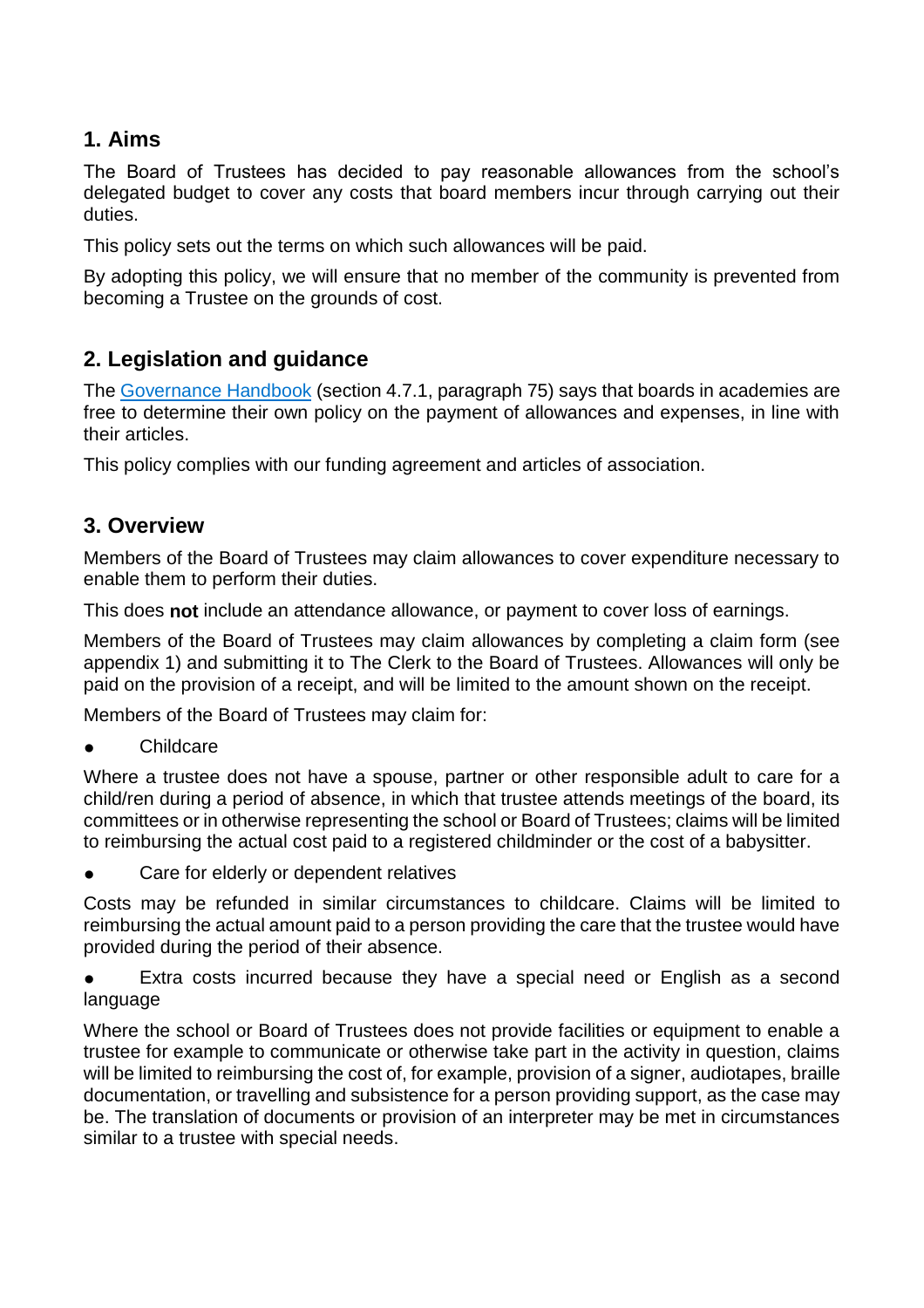- Travel and subsistence costs
- Mileage may be claimed where the distance between the trustee's home
- and the venue which the trustee is required to attend on

business related to the work of the Board of Trustees (e.g. meetings, training courses, visits to other providers, etc.) exceeds 3 miles. Where necessary, the cost of parking to enable attendance of business away from the school site will be reimbursed up to the level of the actual charge paid, upon production of a valid receipt. The use of public transport (where available) is encouraged, and fares will be reimbursed on the basis of actual expenditure, up to the level of standard class rail travel. In cases where no public transport or personal vehicle is available, the cost of a taxi fare will be reimbursed up to the level of the actual fare paid, upon production of a valid receipt. Mileage allowance will be reimbursed at the rate of 45p per mile. An allowance of 20p per mile may be claimed for use of a pedal cycle. Payments of expenses where these have been, or are already met by the LEA or other body are excluded from this policy.

Telephone charges, photocopying, postage, stationery, etc.

These may be reimbursed where the trustee is unable to use the facilities of the school in the performance of any duty on behalf of the Board of Trustees. Trustees must keep a written record or obtain a receipt, (where possible), relating to expenditure so incurred. Claims will be limited to reimbursing the actual costs involved.

Other justifiable allowances

Claims will be paid in arrears on a case-by-case basis. Reimbursable costs should be agreed in principle by the Board of Trustees and the Pay, Personnel and Finance Committee **before** they are incurred.

The chair of Trustees (or the vice-chair, where appropriate) may investigate claims that appear excessive or inconsistent. All claims will be subject to an independent audit.

Travel expenses where a Trustee uses their own vehicle must not exceed the HM Revenue and Customs (HMRC) approved mileage rates (see appendix 2).

#### <span id="page-3-0"></span>**4. Monitoring arrangements**

This policy will be reviewed every two years by [the Board of Trustees. Any amendments will be presented at a meeting of the full Board of Trustees.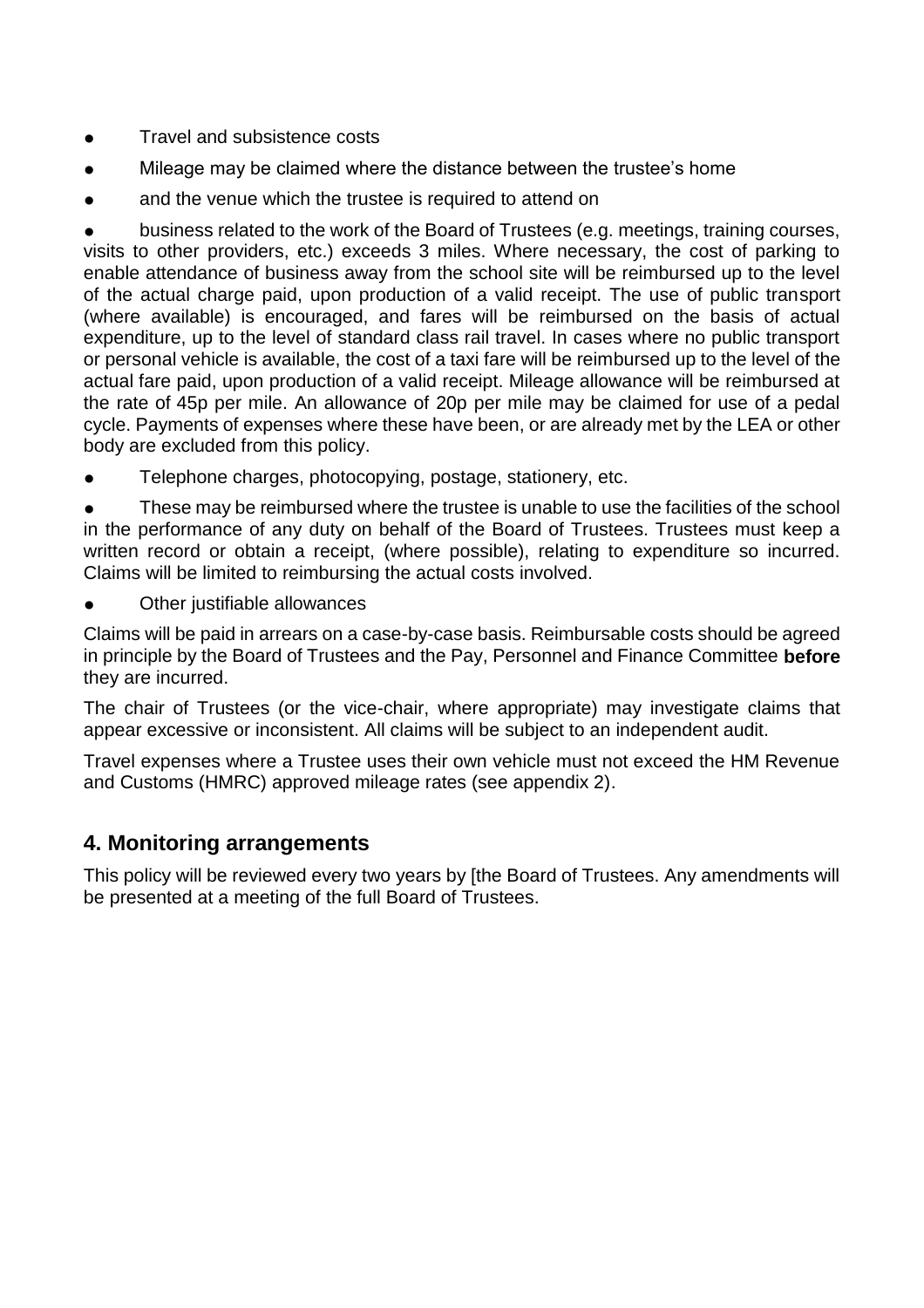#### **Data Protection Statement:**

The procedures and practice created by this policy have been reviewed in the light of our GDPR Data Protection Policy.

All data will be handled in accordance with the school's GDPR Data Protection Policy.

| Name of policy           | <b>Content</b>                                                         | <b>Reason for</b><br>policy                                                                      | Who does it<br>relate to?      | Where is it<br>stored?                      |
|--------------------------|------------------------------------------------------------------------|--------------------------------------------------------------------------------------------------|--------------------------------|---------------------------------------------|
| <b>Complaints Policy</b> | Detailing<br>procedure<br>relating to non-<br>curricular<br>complaints | To ensure a fair,<br>equitable and<br>open process<br>linked to non-<br>curricular<br>complaints | Parents, Trustees<br>and staff | On the school<br>shared drive (P-<br>Drive) |

As such, our assessment is that this policy:

<span id="page-4-0"></span>

| Has Few / No Data<br><b>Compliance Requirements</b> | <b>Has A Moderate Level of</b><br><b>Data Compliance</b><br><b>Requirements</b> | Has a High Level Of Data<br><b>Compliance Requirements</b> |
|-----------------------------------------------------|---------------------------------------------------------------------------------|------------------------------------------------------------|
|                                                     |                                                                                 |                                                            |